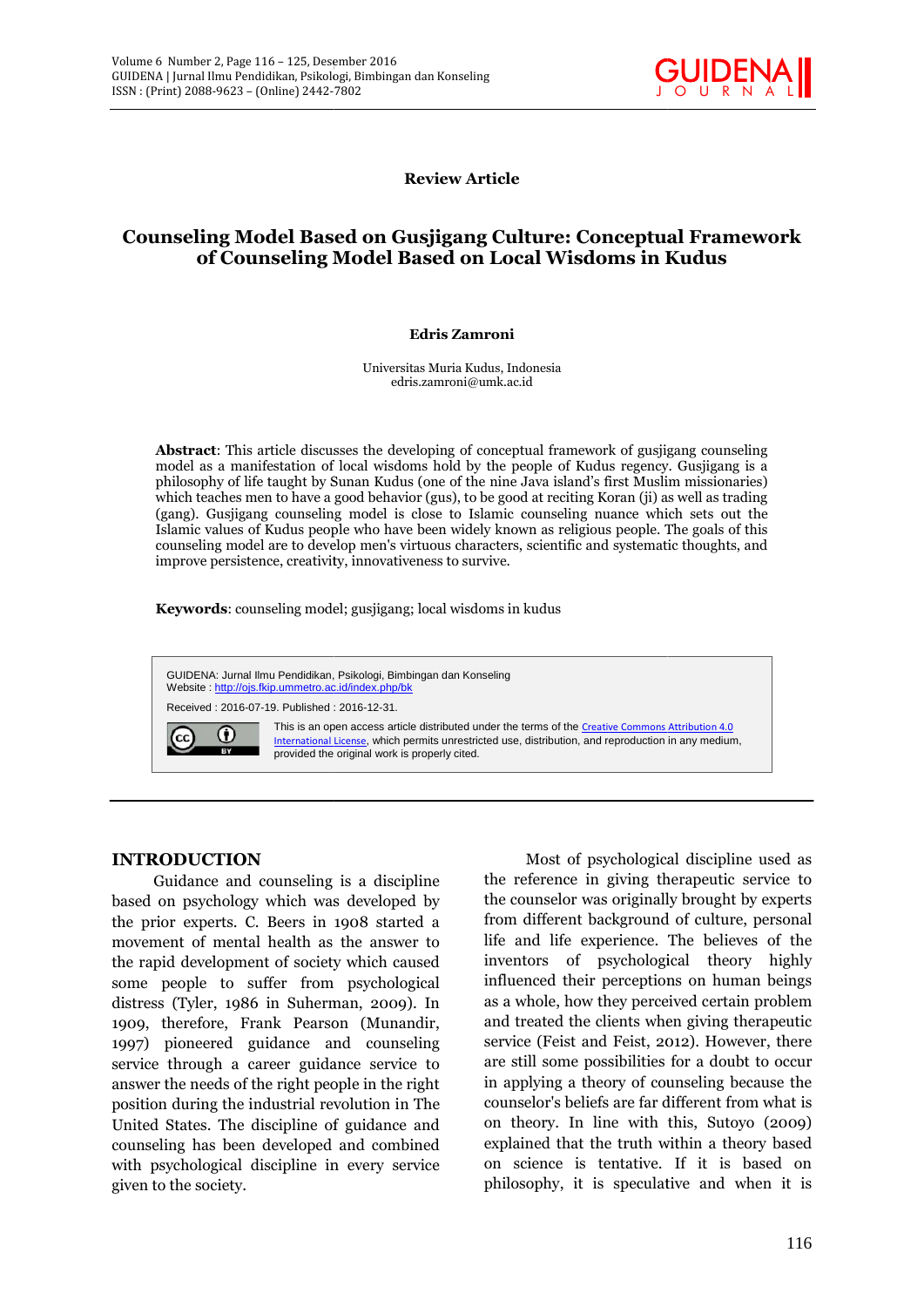based on vision from God, it becomes absolute. Referring to the idea, it is logical when in certain circumstances and condition, the discipline of guidance and counseling becomes helpless in explaining various problems occurred in the area.

As an "imported" discipline from countries having different culture from Indonesia, it needs some acculturation and assimilation of the discipline combined with the needs and socio-cultural condition in Indonesia. Prayitno (2012) stated that the identity of guidance and counseling in Indonesia has been established in Act of Republic of Indonesia No. 20 of 2003 that counselors are faculty members who have special expertise in giving counseling service in educational setting. However, it is hard to find the counselors who were nurtured by Indonesian philosophy of life. Thus, it needs a developing of a counseling service which is really based on Indonesian culture, values and believes.

Surya (2013) explained that by living the fact that Indonesia is a multi-ethnic and multi cultural nation, the counselors in Indonesia will deal with clients who have various ethnic and cultural background as well. That will obviously affect the process, the strategy and the result of the counseling service. Thus, the values of certain culture should be taken as a main consideration in conducting a counseling in the multi-ethnic and multi-cultural society in this modern and globalization era. Every culture has its own distinctive values and the culture itself cannot be separated from the Indonesian culture in general, which has a number of local wisdoms. The diversity of culture should not basically be seen as barriers but it should be seen as reference and guidance in carrying out guidance and counseling in Indonesia.

Since every individual is closely attached to his cultural identity in certain ethnic group, the counseling service should be flexible by adjusting the treatment with the personal beliefs of each client. By applying this, there is no chance for the counselor to make a barrier during the counseling service. It does not mean that the counselor is being racist because his action is not based on certain stereotype on certain ethnic group, but this is more like an adaptive effort of the counselor in giving the

counseling which best suits the needs and personal beliefs of the client.

One of the Indonesian local wisdoms is Gusjigang. Gusjigang is a philosophy of life, a legacy of Sunan Kudus which grows, develops and becomes some beliefs of the people in Kudus. Gusjigang is an acronym from the word Gus (Bagus —having good behavior), Ji (Ngaji —good at reciting the Qur'an) and Gang (Dagang —good at trading). As one of the nine first Muslim missionaries in Javanese island, Sunan Kudus was known as a wealthy trader who was also virtuous and having deep knowledge of Islam. He became the role model of his people. The developing of gusjigang counseling model is an effort to build an idenity in counseling through counseling discipline acculturation of the West Countries with local cultural and scientific understanding based on local wisdoms living in Kudus.

### **DISCUSSION**

The infusion of *gusjigang* values in counseling service is a big dream in developing counseling model rooted from Indonesian culture. *Gusjigang* is a philosophy of life of the people in Kudus as a local wisdoms and a local culture as well as moral values taught by Sunan Kudus which is nowadays being forgotten by the people especially the young ones (Zamhuri, 2011). *Gusjigang* philosophy taught by Sunan Kudus is an acronym from the words *Gus* (*Bagus* —having good behavior), *Ji* (*Ngaji* good at reciting the Qur'an) and Gang (Dagang —good at trading). This aged more than 700 year philosophy lasts until now in everyday life of Kudus people and becomes a social source from Kudus people (Ismaya, 2013). *Bagus* is a representation of noble moral character which should be owned by society concerning the horizontal relation among them and vertical relation between them and Allah The Almighty. *Ngaji* is not narrowly meant by simply good at reading or reciting Qur'an but it is widely understood by always learning dynamic of life using different discipline perspective to get the answers for every problem with different alternatives as well as giving contribution to the development of science and knowledge for mankind. *Dagang* is seen as entrepreneurship spirit which the people of Kudus should have in order to be creative and innovative in searching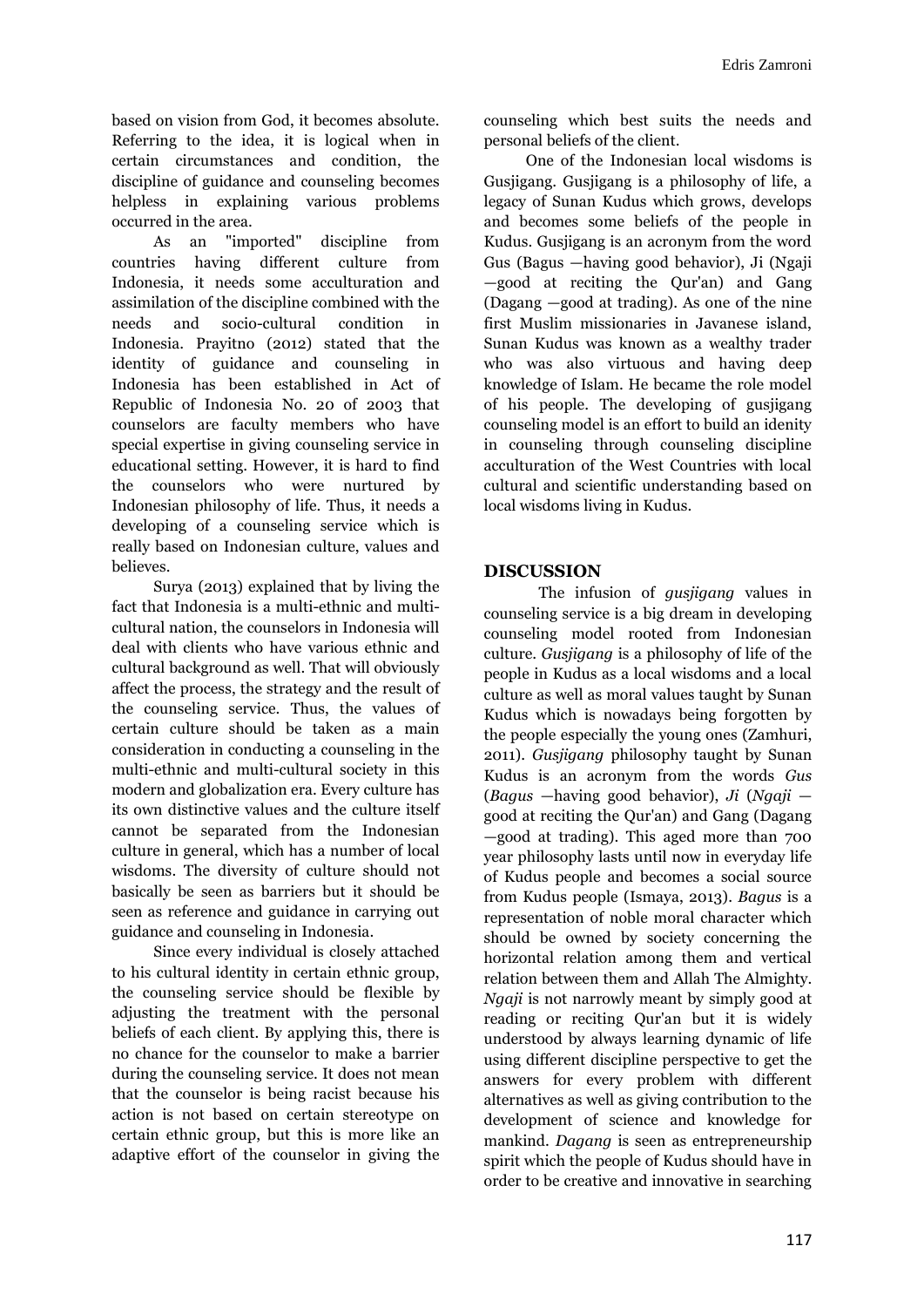sources of income and maintaining the existence of lives materially. *Gusjigang* counseling model is aimed at helping the clients to have independent lives materially and immaterially, to have emotional maturity by being able to explore every problem of life using different perspectives and to have the chance to reach optimum and prosperous lives. The counseling does not only have orientation in local and actual problems but also give contribution in planning and building up bright future.

### **Rationale**

Indonesia is a nation which has various tribes. The diversity is proven by the existence of many islands spreading from Sabang until Merauke with population more than two hundred million lives inhabiting those islands. The population also inhabits some areas which have various geographical conditions from mountainous area, wood periphery, costal area, lowlands, rural until urban area. Such condition represents the diverse tribes who live in. Every tribe has its own culture as a result of their creativity. Indonesian people consists of diverse tribes. This tribe diversity causes diverse cultures. Every tribe has a distinctive culture from the others' culture. The diversity in the people is a priceless national asset which can unite Indonesia as a nation. It is a power to build the nation to grow as a big nation. This nation should not discriminate certain tribe or ethnic group from another because it can cause dispute and chaos among the society.

Mankind is called a civilized creature which means that he is always using his intelligence to create happiness because making a happy life is something virtuous, righteous and honest. Therefore, only human being who is always trying to establish goodness, rightness, and justice in life can be considered as a civilized individual. Culture is one way of life developed and shared together by a group of people and inherited from one generation to the next generations. Culture is formed by numerous complex elements including religious system, politic, customs, languages, tools, clothes, buildings, and arts. Being cultural, human beings are expected to be able to fulfill their needs and resolve the challenges of life. Human beings are different from God's other creatures. They live according to the norms and values established in their surroundings. Consequently, they should socialize and follow the norms and values socialized by the people before them. People who disobey and violate those rules will be considered as savages or barbarians. Along with the development of knowledge and civilization, occurs culture evolution which causes some problematic issues waiting us to examine and find the best solutions.

Having culture is considered as humans' strength compared with the other creatures. Human beings are the most perfect creature having some roles and responsibilities to run the earth. Therefore, they should have what they need to carry out their duties on earth including the ethical and moral responsibilities, to do virtues, rightness, justice and responsibilities to be worth for humanity. Moreover, human beings should also use their intellectual to create happiness to all God's creatures.

In relation with the environment, human beings are living organisms. Their characters are influenced by their environment. Moreover, it can be extremely stated that every individual comes from an environment, both vertical environment (genetic and tradition) environment (geographic, social) as well as historical environment. When a baby was born, he felt a different temperature and losing energy which caused him to cry, hence he wanted to lessen the difference and replace the losing. Starting from this moment, occurred a basic belief that every individual is blessed with senses, to discriminate and to survive. To survive, an individual needs something. Whilst that something comes from the environment.

A problem which occurs in humans' life is frequently caused by some frictions among society personally or between society and environment including the frictions between society and customs, traditions, local wisdoms shared by the people in the society. For instance, a person who is in deep grief because he feels that he is the poorest of all, might perceive that the people around him are better or richer. Consequently, it would make him ambitious "to catch up" the people around him. In counseling service context, placing an individual as a civilized or cultural person is important. Culture awareness of the counselors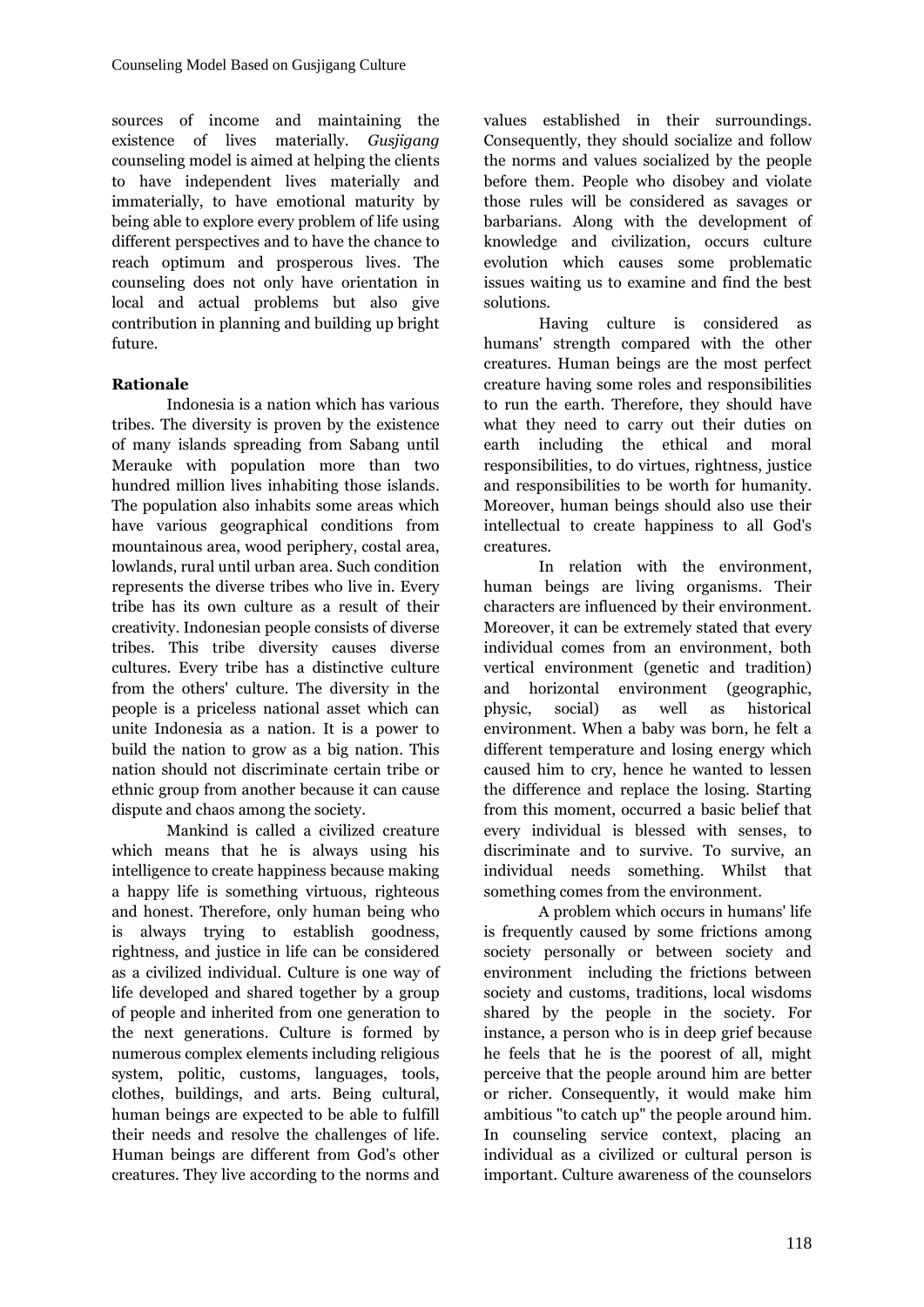about different values between them and the clients should be sharpen in order to make the counseling service runs effectively.

Counseling service based on local wisdoms is a counseling process which is established by the basis of sociological and psychological condition and some local wisdoms in every ethnic group. In a study conducted by Prue and Voss (2014) on Mestizo society in Amazon who had strong culture called *ayhuasca*, found that there was a cultural connection in a counseling process relation which gave therapeutic effect on drug abuses. That study proven that local wisdoms which are internalized in every individual can give therapeutic effect, hence it can be adopted in a counseling service context.

In a different culture context, Hwang (2009) describes that the weakness of Psychology from west countries encourages the development of multi-cultural psychology which investigates specifically cultural richness in counseling service. Hwang conducted a study in Confucius community which is very popular in China. The study revealed (a) some conflicts of values between Confucian heritage and individualism brought by The West in globalization era; (b) psychometric approach to measure the conflicts in collectivism; (c) situational counseling model, self coordination for Chinese clients to solve the conflict between individuals; and (d) the implications of psychotherapy from some self empowerments from the cultural traditions of Confucianism, Taoism, and Buddhism.

In Chinese culture context, Leung and Chen (2009) also conducted a study to investigate some weaknesses of psychology from The West to resolve some problems in Chinese community. The study focused on the cross-culture weaknesses and the psychological counseling application was discussed using multi-cultural counseling literatures and competencies as its illustration. The writers explained the scope and characteristic of custom psychological counseling and discussed how indigenization of the psychological counseling could be carried out to some Chinese communities in Asia both on national and local level. Meanwhile, some multicultural issues in Chinese communities in Asia are identified as the potential focus of study.

In the previous year, Crump (2001) studied some possibilities of local assets in educational field and their implication on career counseling. Crump tried to study some local wisdoms of the Aborigines and people of Torres Strait Islands. The results of the study allowed every values believed by the Aborigines could be generalized as national treasure to solve various problems faced by the indigenous people of Australia.

Cultural context in counseling service has also been done in Indonesian cultural frame. Prayitno (1986) developed *Pancawaskita* counseling as his determination in internalizing human's five power in counseling service. Religious values which seem lack in some western counseling styles have encouraged Prayitno to develop a religious counseling model as the character of Indonesian cultures which based on *Pancasila* (Indonesian Five Principles).

Related to the context of local wisdoms, Petrus (2012) developed a group counseling model based on the culture called *Hibua Lamo*. This culture is full of togetherness, kinship and equality values to appreciate each other. Some values contained in *Hibua Lamo* are *O dora* which means love, it has a deep meaning to be the basis for loving others and ourselves; *O hayangi* which means compassion to help each other; *O baliara* which means care about others, support others, help others to establish harmonious situation; *O adili* which means justice and equal rights. Those values are main elements of our society. In connection to those mentioned values, there is a special way of life among the society which always places the relation among people in the highest place through a philosophy named "*Ngone O Ria Dodoto*" (one mother or blood relation). This philosophy has a deep meaning which states that everyone in this world has equal rights with no difference. Those values have been covered in etiquettes in our society both communally and individually.

Indonesian culture diversity allows to be developed into some counseling models which are based on local wisdoms. Each culture has its special characteristics. As Sundanese Buhun people who have "Tri Tangtu", Javanese people who are known to have "*Memayu Hayuning Bawana, Ambrasta dur Hangkara*" and other philosophy of life which are owned by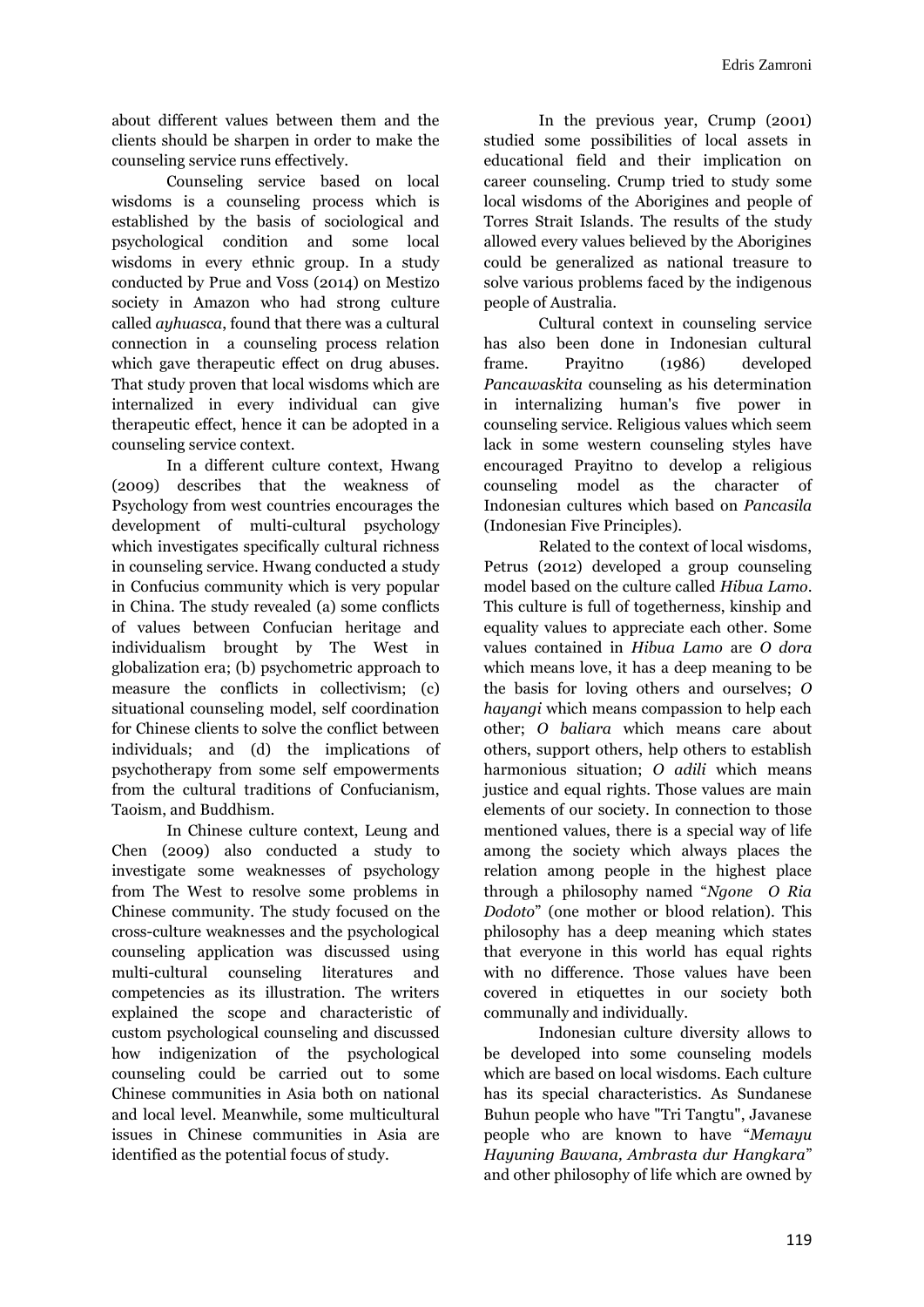other ethnical groups, Kudus people have a philosophy of life called *GUSJIGANG* which has been more than 700 years being deep rooted as a cultural product taught by Sunan Kudus.

*Gusjigang*, a philosophy taught by Sunan Kudus, is an acronym from the words *bagus, ngaji,* and *dagang.* It has been more than 700 years old which is still remain in the daily life of people of Kudus and it is also a social asset of Kudus people (Ismaya, 2013). *Gusjigang* philosophy is a behavioral philosophy of life applied daily.

*Gusjigang* philosophy taught by Sunan Kudus, is an acronym from the words *Gus* (*Bagus* —having good behavior), *Ji* (*Ngaji* good at reciting the Qur'an) and Gang (Dagang —good at trading). This philosophy is more than 700 years old, until now it is still attached to the daily life of the people of Kudus and it becomes social assets for the people (Ismaya, 2013). *Gusjigang* philosophy is a daily life manual which is exalted and strongly believed by the people of Kudus. Even after early 1900s, *Gusjigang* became one of the cultural requirements obliged to the groom to be able to marry a girl from Kudus, especially Kudus Kulon area. It resulted a phenomenon that the people of Kudus would not marry their daughters with men whose job was civil servant. In that time, the people perceived that a civil servant earned less than an entrepreneur or a merchant did. This perception was the realization of *Gusjigang* philosophy related to the concept of welfare of the people of Kudus. In its time, *Gusjigang* philosophy became a daily work ethic of the people of Kudus and had an important role in affecting the point of view and advancement of the people of Kudus. *Gusjigang* philosophy taught by Sunan Kudus actually teaches that trading and running business reflect our religious service to God (Allah The Almighty) which can lead us into happiness in this world and hereafter. By trading or running business, it can give benefit not only to the doer but also to others and surroundings (Utaminingsih and Ismaya, 2014).

*Gusjigang* is an ideal condition of an individual which is represented by three words *Gus* (*Bagus* —having good behavior), *Ji* (*Ngaji* —good at reciting the Qur'an) and Gang (Dagang —good at trading). *Bagus* reflects good characters which should be possessed by the society regarding to horizontal relation among people and vertical relation between a man and His Creator. *Ngaji* is not only meant narrowly as reciting/reading Qur'an but it is more widely meant to continuously learn every dynamic in life with different perspectives to figure out the solution of every problem with some and give knowledge and information contribution to humanity. *Dagang* is meant by a spirit of entrepreneurship which should be owned by the people of Kudus to creatively and innovatively find the source of income to maintain their life existence. *Gusjigang* counseling is aimed at helping the clients to have independent life both materially and immaterially, to get psychological maturity in figuring out problems and life challenges with different perspectives and to get optimum progress of life and welfare. The counseling is not only oriented in present and current problems but also contributed to the planning and organizing brighter future.

Said (2013) stated that *Gusjigang* philosophy has three core values, they are:

- a. Virtuous: The word *"gus"* is the acronym of the word *"Bagus"* which is a reflection of an ideal person who has to possess good characters or virtuous in relation among society and with Allah The Almighty.
- b. Scientific Tradition: The word "*ji*" is the acronym of the word *"Ngaji"* which means broad knowledge owned by every individual either religious knowledge or general knowledge to get prosperous life. Sunan Kudus has been the example for he is known as *waliyyul ilmi*.
- c. Enterpreneurship: The word "*gang*" is the acronym of the word "*Dagang*" which means values and skills possessed by every individual to maintain his life existence using his creativity and independence in earning money to support his life.

Based on the mentioned ideas, it feels essential to develop *Gusjigang* counseling model to advance an ideal condition of life in accordance to the philosophy taught by Sunan Kudus, with the hope that the client can be an individual who has virtue, scientific way of thinking, creativity and independence in life.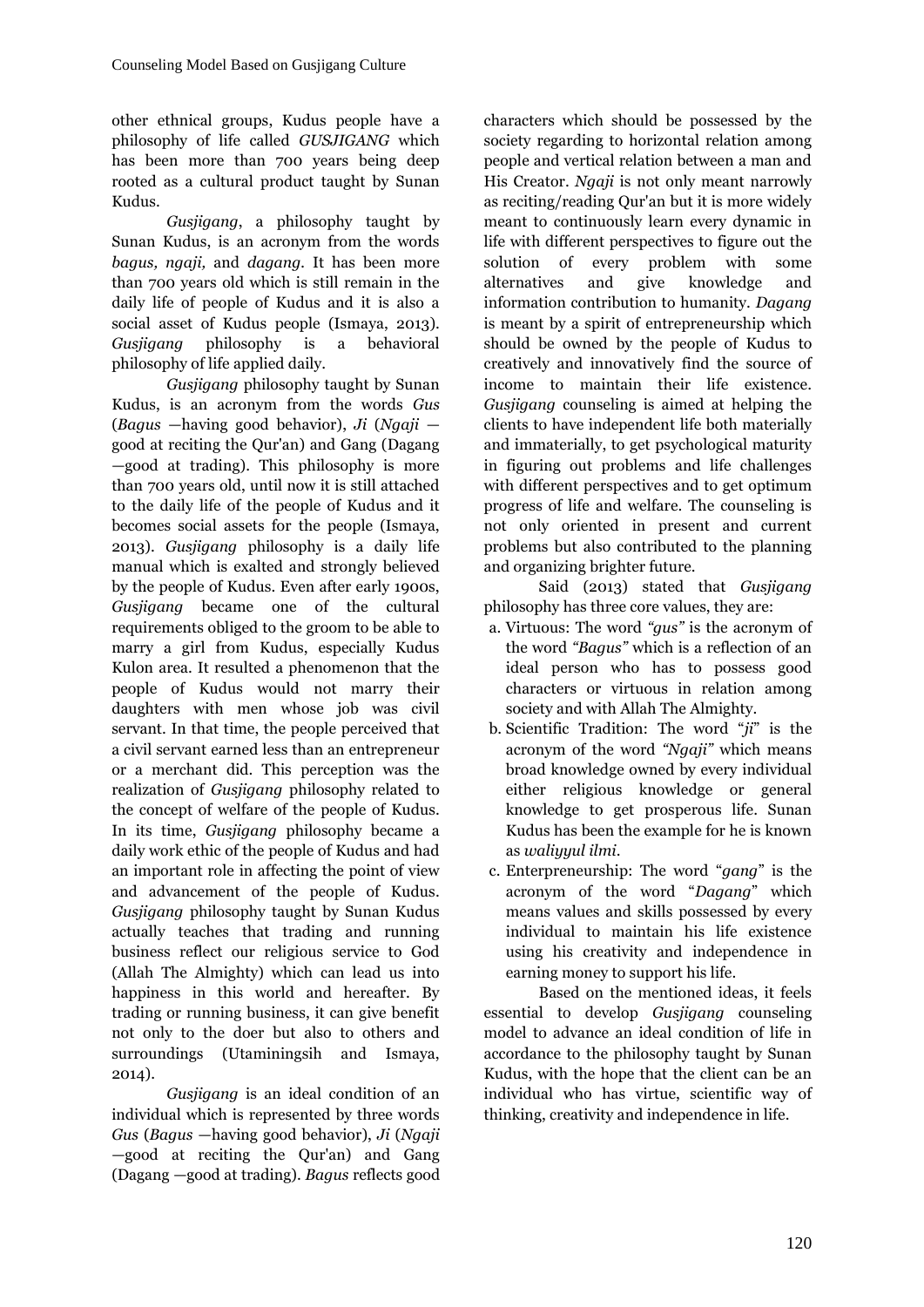#### **Key Concepts and Views of Problem Behavior**

Key concepts about counseling views with *Gusjigang* approach to a whole figure of a man are:

- 1. A man is God's most perfect creation who has dispositions of physical, spiritual and religious faith. Those three dispositions are integrated each other and they also control each other to keep the balance condition in life.
- 2. A man is created with pure dispositions, having righteousness and virtuous potentials rather than bad ones. The emergence of bad behavior is more caused by the man himself who less keep the faith which causes some diseases to attack the heart and make him move away from the expected and ideal line.
- 3. The man's potential to think scientifically and systematically is mostly because human is created by God with both intelligence and passion which make him always want to know, try, possess and control. If those potentials are well maintained, they will give much benefits to the man and his surroundings.
- 4. A man is basically a persistent and creative creature. If we learn the history, from the emergence of Darwin theory, human is always growing their mind and civilization. It proves that human always think creatively and innovatively to survive, to be wealthy and secured. However, this potential will only optimally grow if it is in suitable environment. The appropriate environment can improve the creativity and the ability to innovate and survive in facing numerous problems.

Based on those views about human above, basically certain behavior is regarded wrong when the human cannot show good characters to others, tend to be evil and violate the norms. Problem behaviors also happen when the human cannot think scientifically, systematically, and holistically, and tend to be too dogmatic in viewing certain problem or issue. The last is that the problem behavior happen when the human cannot think creatively, innovatively, and ten to give up easily in dealing with problems and fulfilling the needs in life.

### **The Essence of Gusjigang Counseling**

The essence of *Gusjigang* counseling is to help an individual to learn to develop virtuous characters in behaving and taking action, the ability to think systematically and holistically, and persistence, creativity and ability to innovate to face the challenges of life as well as to maintain his existence by empowering human's religious values, learning and putting in practice his knowledge so that his entire essence as a human can run and function optimally. In the end, it is expected that the client will have a happy life through the counseling given.

# **The Goals of The Counseling**

The final goals of applying this counseling model is to achieve wealthy of life with some basic skills owned by a civilized society and each individual can develop and grow fully as a whole human being who has virtue and broad knowledge, and who can survive in any condition. In other words, it leads the individual to be able to build harmonious relationship with others as well as with God, to have broad knowledge, and to be able to survive using all his skills to earn money to fulfill the needs in any condition.

Short term goals of this counseling model for the clients are:

- 1. They can act and behave pleasantly with others and always obey and comply with the rules and tenets from Allah The Almighty.
- 2. They have curiosity so that they are eager to learn new things.
- 3. They can think holistically so that they can perceive certain problem from different perspectives in accordance with their knowledge.
- 4. They can think creatively and innovatively in seeing chances and challenges before them.
- 5. They can live independently as individuals who can fulfill needs in life materially and immaterially.
- 6. They can perform as religious figure.

### **Counseling Principles**

During the counseling practice, a counselor has to perform standard ethics which are based on the professional counseling practice principles by following norms and culture values (Rowley and Mc Donald, 2001). Referring to the idea, the followings are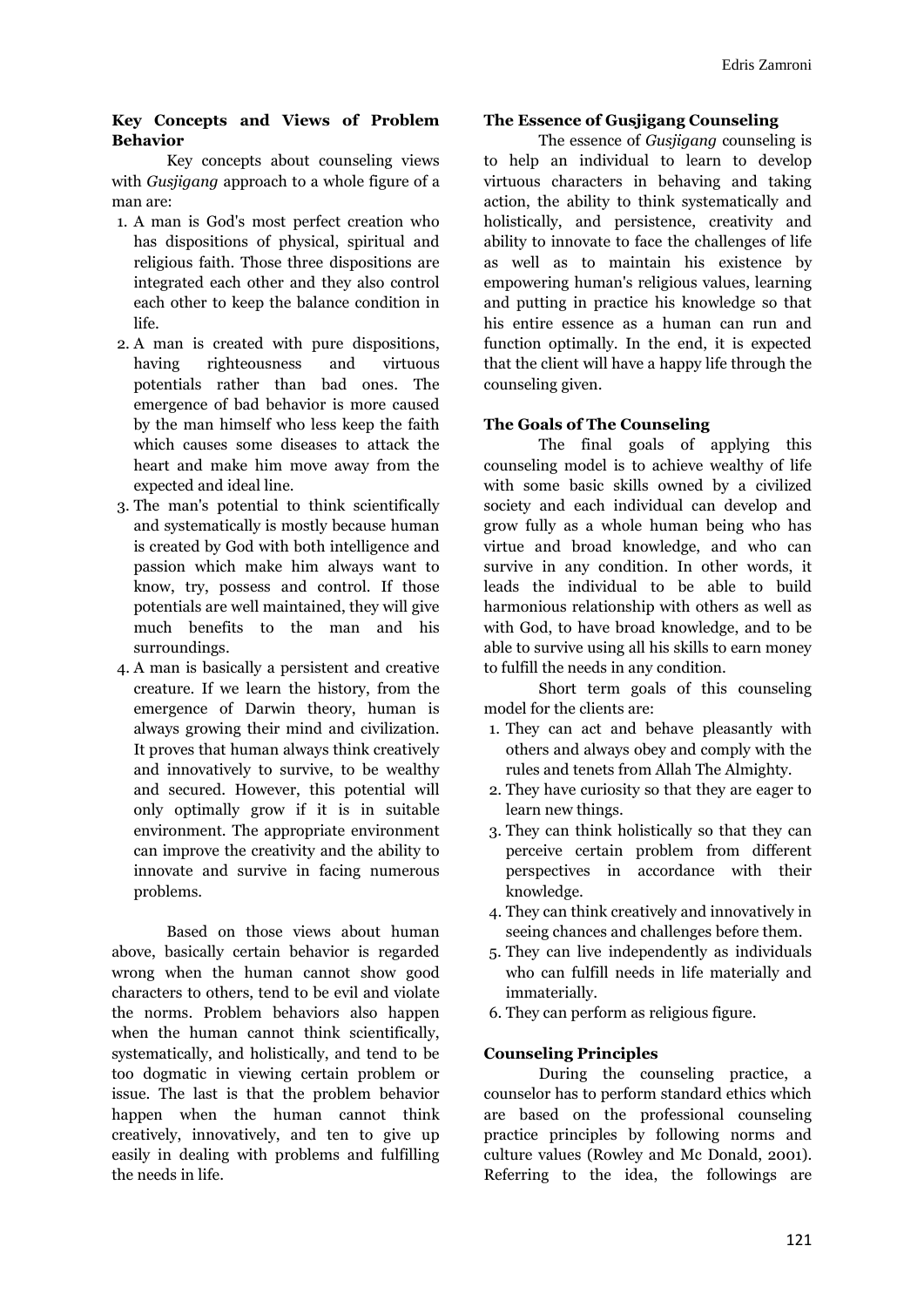principles which have to be followed in giving *Gusjigang* counseling model:

*1. Counseling Basic Principle*

Men are created by Allah The Almighty in the most perfect form compared to other creatures. Men are blessed with the ability to create, to feel, to invent and to have will so that they can initiate something, consider the good and the bad, innovate to make something and have will to do and not to do something. In culture context, men are the main actor who create, operate and maintain certain culture. The culture main substances are knowledge, point of views, belief, perceptions, and culture ethics. The three most important elements are knowledge, values and viewpoint. Therefore, to be culture people, we have to own knowledge, technology, culture and industrialization as well as virtuous characters as integrated and synergetic entity. In giving counseling, the clients should be directed gradually to be individuals who are independent, creative and virtuous.

*2. Principles Concerning the Counselor*

The counselor was chosen based on the qualification of experience and the ability to be the role model of having virtuous characters, determination, creativity and innovative action, independency, and success in life. The counselor should also have culture awareness in order to be responsive to see some potential barrier caused by different cultures and have basic knowledge in giving counseling.

*3. Principles Concerning the Client*

In giving counseling, it needs to always take into account that men are created by Allah The Almighty with many blessings and diversity from one with another. Thus, men should keep trying to optimize their potentials and appreciate the differences for they are assets to help men survive, to keep encouraging to have good relationship with others, to be creative, to keep learning and studying and always believe that Allah The Almighty will always ease the way of the people who have faith in Him.

*4. Principles Concerning the Counseling Service*

The first thing to believe is that *aqidah tauhid* will strengthen men's faith and belief so that they will always believe that every good deed will bring something good in return and vice versa. With this belief, the client is encouraged to believe that if men wish to think and try, they will gain successful and wealthy in life. The results depend on the effort supported by prayers to God. Basically, every man has the ability to solve every problem in life if only he can make use of his knowledge to perceive the problem in different perspectives that many solutions will be obtained for the problem before him. Values and viewpoints of the client should also affect the way the solve the problem thus the counselor cannot force his own values to the client for the client has different belief, viewpoints of life and values.

# **Steps in GusjigangCounseling Model**

Similar with the previous counseling models, *Gusjigang* counseling is developed based on the available steps and models. In this case, *Gusjigang* counseling is more colored with trait and factor counseling approach. The steps of the counseling being developed are:

# *1. Analysis on the Cause of the Problem*

The first step is to analyze the cause of the problem of the client. Problem analysis is based on some possible causes of the problem which threaten client's happiness based on ideal condition which is expected by *Gusjigang* philosophy. The horizontal problems emerging between the client and his surrounding may be due to the incapability of the client in making good relation which is caused by his own bad characters. Besides, as a religious person, the client may be less thankful to God so God gives him troubles as a reminder for him.

In another hand, that the client is less competent in solving his problems is because the client does not have much scientific thinking to see the problem in different perspectives. In a cornered situation in facing a problem, the client frequently becomes irrational and cannot think clearly which eventually makes the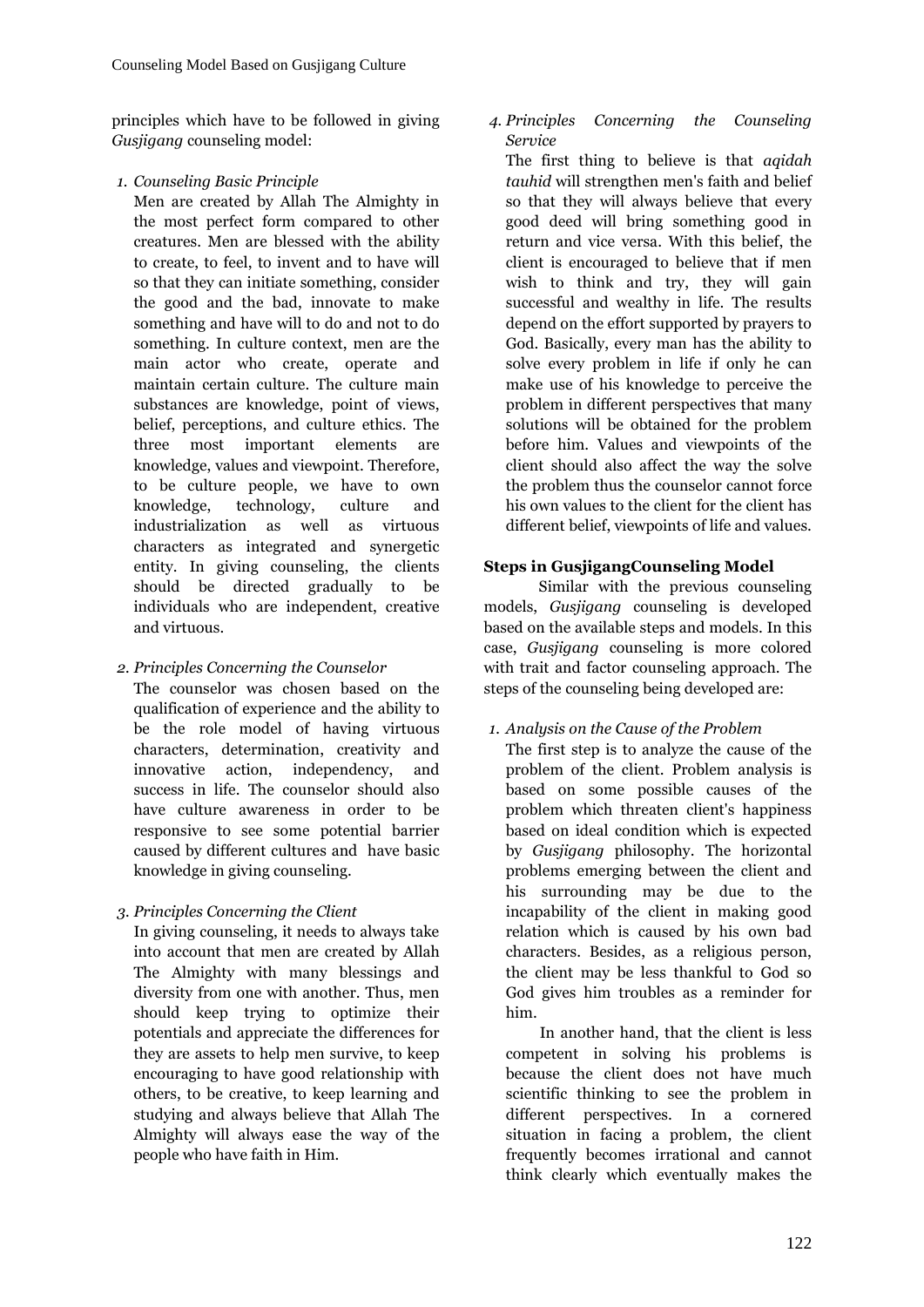problem bigger and difficult to solve. A problem related to financial condition is possibly because the client is less creative and innovative to find sources of income to fulfill his daily needs.

*2. Analysis on Effects and the Assumptions of Techniques Applied*

Similar to *trait and factor counseling*, *Gusjigang* counseling views that bad behaviors will bring bad effects on the client if they are left unsolved. The client's incapability to manage himself to do virtuous, to think scientifically and strategically, to think creatively, and live independently will give obstructions in life and disturb the client's optimum development.

*3. The Application of the Counseling techniques*

Counseling techniques applied are:

#### *a. Modelling*

Giving a role model is one technique which is recommended mostly in this counseling. The main role figure is Sunan Kudus as *waliyyul ilmi* who has religious, military, and wide-ranging knowledge, has good characters as a religious leader, and becomes a wealthy merchant who likes to give charity to his religious followers and the people around him. Ibrahim and Dykeman (2011) stated that most of the Moslem population in America and any other parts of the world really yearn the ideal figure of the Prophet Muhammad as the role model for all Moslems to live their lives. This means that showing the good example is more effective to use to the moslem population in Indonesia.

### *b. Cognitive Restructuring*

Cognitive reconstruction is a technique which is mostly used to arouse rational thinking. Problems caused by the inability to think scientifically can be corrected through reconstruct the way of thinking in order to think more systematically in dealing certain problem (Collins, Arthur dan Wiley, 2010).

*c. Reinforcement*

The next technique is reinforcement. Reinforcement is given to rise confidence and to encourage the clients that actually they have potential to think creatively, innovatively and to live independently if they can rearrange their lives and to think scientifically and systematically as well as to show good behaviors toward others and God so that they can be successful and wealth. Sutoyo (2009) stated that counseling with Islamic atmosphere will be more effective if it is conducted firstly by compelling the client about the essence of human as a God's creation who has to obey their Creator and about the God's promises to ease the way of the people who are in His Way. Finally, the condition will encourage the clients to understand and perform their belief and to encourage the clients to be *iman, islam* and *ikhsan*.

*4. Evaluation*

To evaluate the results of the counseling can be done by observing some changes in client's attitudes in everyday life including characters and individual behaviors, habits and the ability to think and conduct scientific study, persistence, creativity, innovation and individual independence in maintaining and fulfilling his needs.

*5. Follow-up*

After counseling session completed, the counselor needs to arrange some preventive, conservative, and restorative actions. The potential aspects also needs to be taken into account for emerging in the next counseling sessions.

### **Counseling atmosphere**

The main role of a counselor in this approach is as a reminder and a role model for the clients. The built atmosphere is a home-like atmosphere which allows the counselor to remind the clients of their actions which are inappropriate with the concept of *Gusjigang* philosophy. Moreover, the counselor should be able to put himself as a role model for the clients, at least in how to think critically, to be determined in life, and to think systematically to solve life's problematic problems. The role as a reminder is an Islamic tenet which sees an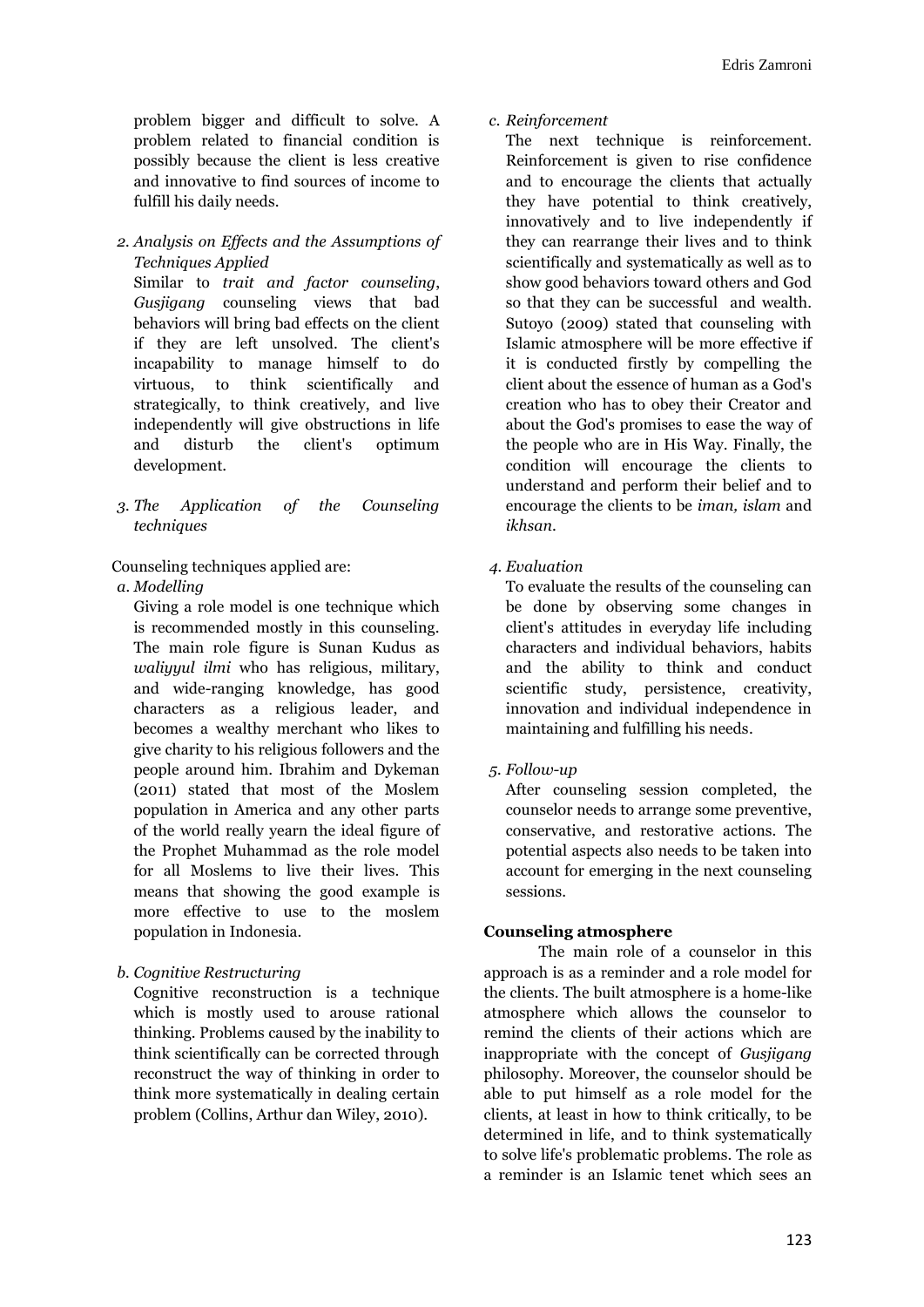individual to have different level of faith that is why s/he needs the help from the environment to nurture, to cherish and finally it can be flourished. Furthermore, Allah The Almighty has sent His prophet with some guidance of life in the form of Qur'an and Hadists as a reminder and a guidance of life. Consequently, the counselor is only to remind and to become a role model for the clients for being in the right path according to Allah's guidance through Qur'an and Hadists.

In general, the counselor has to keep being next to the clients for them to be in the right path which is in accordance to what has been taught by Sunan Kudus and shared by all the people of Kudus as one philosophy and way of everyday life.

# **CONCLUSION**

Based on the explanations above, it can be concluded that Gusjigang counseling is a model of counseling developed on the basis of local wisdoms in Kudus which aims at developing virtuous characters, increasing the ability to think systematically and scientifically as well as improving determination, creativity, and ability to innovate to be able survive. Gusjigang philosophy is a lesson taught by Sunan Kudus which tells that human beings should have good characters, should be good at reciting Qur'an and should be good at trading as well. It still needs deeper studies to figure out the key concept about a whole figure based on Kudus local wisdoms. Recommendation; To make perfect the conceptual framework of gusjigang counseling model, it needs the participation of all parties to give their contribution in digging deeper information of the philosophy of Gusjigang taught by Sunan Kudus. Therefore, there will be a more perfect model which is ready to apply as the assets of counseling in Indonesia.

# **REFERENCES**

Collins, S., N. Arthur, and G. W. Wiley. (2010). Enhancing Reflective Practice in Multicultural Counseling Trough Cultural Auditing. Journal of Counseling Development, 88(3), 340-347.

- Crump, D. (2001). Issues in Indigenous Educational and Vocational Counseling. Australian Journal of Career Development October 2001, 10(3), 20-24.
- Feist, J dan G. J. Feist. (2012). Teori Kepribadian: Theories of Personality. Jakarta: Salemba Humanika.
- Hwang, K. K. (2009). The Development of Indigenous Counseling in Contemporary Confucian Communities. The Counseling Psychologist, 37(7), 930-943.
- Ibrahim, F. A. and C. Dykeman. (2011). Counseling Muslims Americans: Cultural and Spiritual Assessment. Journal of Counseling and Development, 89 (4),387- 396.
- Ismaya, E.I. (2013). Falsafah Gusjigang Sebagai Modal Sosial Membangun Masyarakat Kudus Yang Sejahtera. Disajikan dalam Seminar Internasional Ikatan Sarjana Geografi Indonesia di UGM. Yogyakarta: Universitas Gajah Mada.
- Leung, S. A. and P. H. Chen. (2009).<br>Counseling Psychology in Chinese Counseling Communities in Asia Indigenous, Multicultural, and Cross-Cultural Considerations. The Counseling Psychologist, 37(7), 944-966.
- Munandir. (1997). Program Bimbingan Karir di Sekolah. Jakarta: Direktorat Jendral Pendidikan Tinggi.
- Petrus, J. (2012). Model Bimbingan Kelompok Berbasis Nilai-Nilai Budaya Hibua Lamo Untuk Meningkatkan Kecerdasan Sosial Siswa. Jurnal Bimbingan Konseling, 1(2) Th. 2012.
- Prayitno. (2012). Kilas Balik Sejarah Lahirnya Bimbingan dan Konseling di Indonesia. Disajikan dalam Seminar Nasional Bimbingan dan Konseling tanggal 12 Juni 2012 di Universitas Negeri Medan.
- Prayitno. (1996). Konseling Pancawaskita: Kerangka Konseling Eklektik. Padang: Jurusan Bimbingan dan Konseling FIP Universitas Negeri Padang.
- Prue, R. and R. W. Voss. (2014). Indigenous Healing Practice: Ayahuasca. Journal of Pastoral Care & Counseling 68 (1).
- Rowley, W and D. McDonald. (2001). Counseling and The Law: A Cross-Cultural